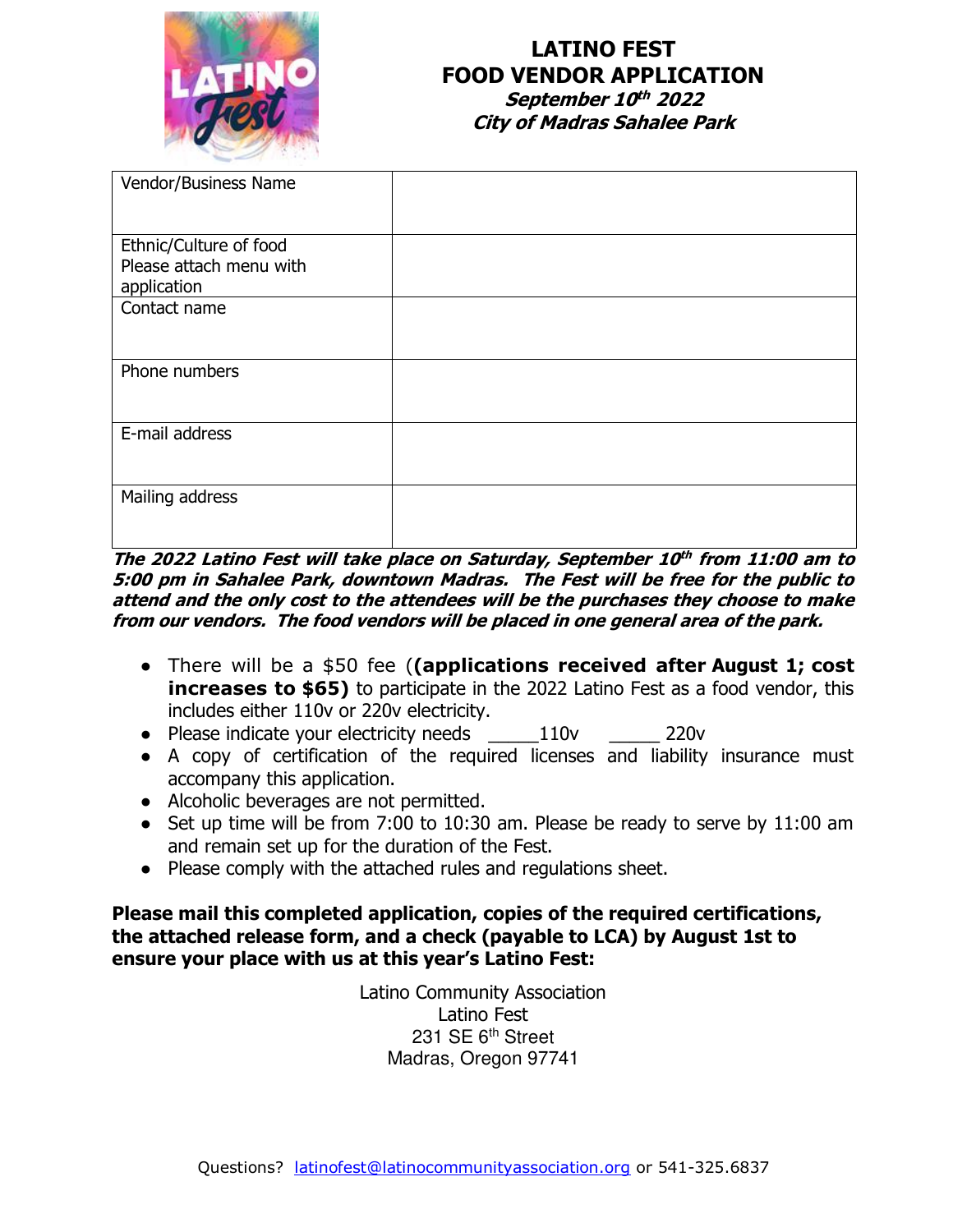

## **LATINO FEST FOOD VENDOR APPLICATION September 10 th 2022 City of Madras Sahalee Park**

# **Release and Waiver of Liability and Indemnity Agreement**

This agreement is made (*month/day*) **\_\_\_\_\_\_\_\_\_\_\_\_\_\_\_\_\_\_\_\_\_\_\_**, 2022 in the County of Jefferson, between (*your company name*) hereinafter referred to as "Vendor," and Latino Community Association or "LCA". In consideration for participation in the Fest, the undersigned hereby agrees to the following:

- 1) Vendor releases and discharges LCA, its volunteers, agents, employees, directors, and organizers, from all liability for all loss or damage and any claims of demand therefore, on account of injury to any individual or property resulting from the Vendor's participation in Latino Fest.
- 2) Vendor agrees to indemnify and hold harmless LCA, its volunteers, agents, employees, directors, and organizers, from any loss, liability, damage or cost, including attorney fees, arising out of Vendor's participation in the Latino Fest, whether caused by the negligence or willful act of the Vendor or any other person or persons.
- 3) Vendor hereby assumes full responsibility for the risk of bodily injury, death or property damage relating to or arising out of Vendor's participation in the Latino Fest.
- 4) The undersigned further expressly agrees that the foregoing RELEASE AND WAIVER OF LIABILITY AND INDEMNITY AGREEMENT is intended to be as broad and inclusive as permitted by the laws of the State of Oregon. If any provision of this Agreement is held by a Court of competent jurisdiction to be invalid, void or unenforceable, the remaining provisions shall nevertheless continue in full force and effect without being impaired or invalidated in any way.

Vendor Signature **Date** 

\_\_\_\_\_\_\_\_\_\_\_\_\_\_\_\_\_\_\_\_\_\_\_\_\_\_\_\_\_\_\_\_\_\_\_\_ \_\_\_\_\_\_\_\_\_\_\_\_\_\_\_\_\_\_\_\_\_\_\_\_